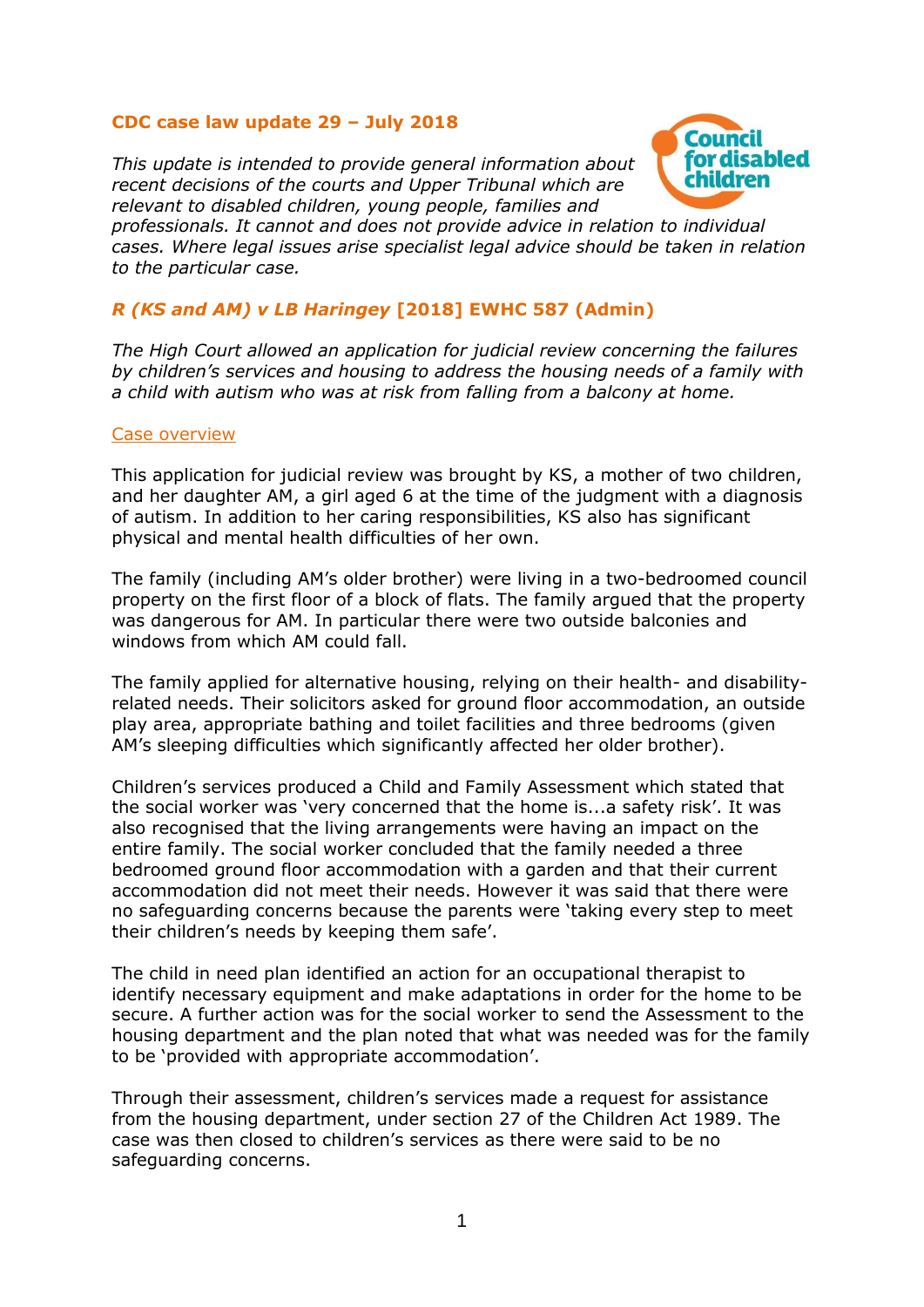Following input from an independent medical advisor, the housing department made a decision that the family would remain in 'Band C' under the housing allocation scheme, meaning there was no realistic prospect of them being rehoused imminently.

After solicitors' letters were sent, the housing department obtained a report from a Dr Keen, who did not either examine AM or visit the property. Dr Keen concluded that the property was 'less than ideal' but there was not a serious medical need to relocate. He agreed that a ground floor property would be optimum but that 'given a fall from a first floor is unlikely to be fatal, and that availability of ground floor properties may be so scarce as to potentially delay a relocation, then I think that a first floor property is an acceptable alternative'. The Judge criticised Dr Keen's report in several respects, noting that he had not indicated 'what injuries he considers it likely that a 6 year old child might sustain falling from a first floor flat...and what level of injuries he considers to be an acceptable risk.'

The housing department's officers met to consider the case again, by which time it was clear that the balcony doors could not be permanently locked. The decision was that the risk to AM 'could be significantly reduced by practical measures' and that the level of risk and the impact on the family of their accommodation was 'not so serious or critical as to warrant Band A or Band B priority'. Nor would a 'direct offer' be made of a particular property.

The Judge recognised that housing authorities, particularly in London, face great difficulties in finding accommodation. The Judge further noted that all the evidence of those who knew the family was that they were experiencing very great difficulties as a result of AM's autism. On the other hand Dr Keen, whose evidence was heavily relied upon by the local authority, had not seen AM or KS and had not visited the property.

The Judge found the first floor balconies posed a very real risk to AM's well-being and that despite what Dr Keen had said a fall from a balcony would cause at the very least serious injury and possibly death. The level of parental supervision required for AM was not a 'realistic burden' for KS, taking account of her own needs.

Although children's services had requested co-operation from housing, this request had not been fulfilled. As a consequence the family had fallen between children's services and housing without any prospect of being rehoused.

It was not sufficient for children's services to refer the matter to housing and then close the file. The obligation on children's services was ongoing, underpinned by the obligation in section 17 of the Children Act 1989 and section 11 of the Children Act 2004 to safeguard and promote the welfare of a child in need. It was irrational and unlawful for children's services not to have continued their involvement with the family.

The conclusion by the housing authority to keep the family in Band C, without finding any alternative way to provide accommodation, was irrational in the light of the Child and Family Assessment. It was the gap between what children's services had clearly identified as a need that required addressing and the failure